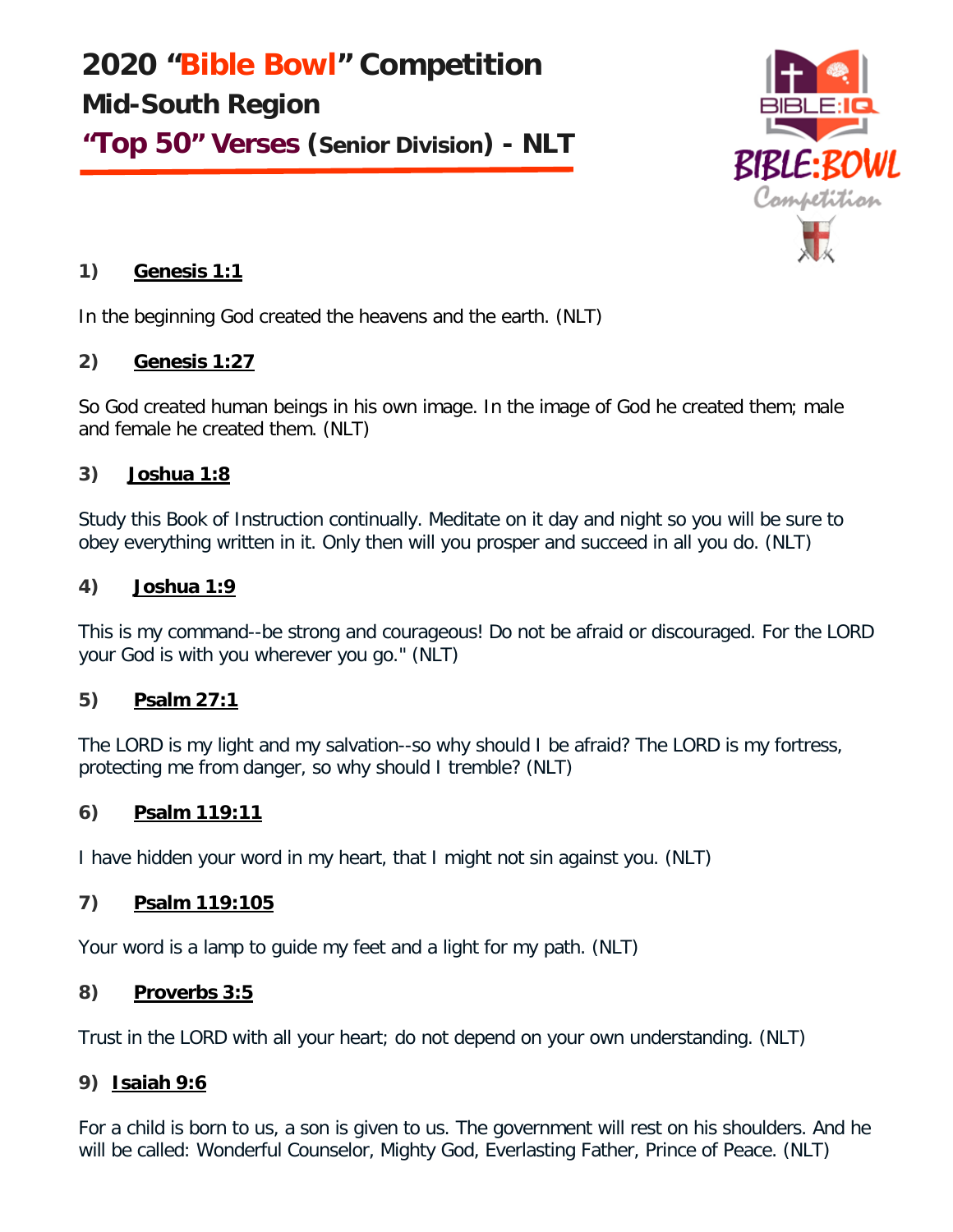## **10) Isaiah 40:31**

But those who trust in the LORD will find new strength. They will soar high on wings like eagles. They will run and not grow weary. They will walk and not faint. (NLT)

#### **11) Isaiah 53:6**

All of us, like sheep, have strayed away. We have left God's paths to follow our own. Yet the LORD laid on him the sins of us all. (NLT)

## **12) Isaiah 55:8**

"My thoughts are nothing like your thoughts," says the LORD. "And my ways are far beyond anything you could imagine. (NLT)

#### **13) Jeremiah 29:11**

For I know the plans I have for you," says the LORD. "They are plans for good and not for disaster, to give you a future and a hope. (NLT)

#### **14) Matthew 5:16**

In the same way, let your good deeds shine out for all to see, so that everyone will praise your heavenly Father. (NLT)

#### **15) Matthew 22:37**

Jesus replied, "'You must love the LORD your God with all your heart, all your soul, and all your mind.' (NLT)

#### **16) Matthew 25:40**

"And the King will say, 'I tell you the truth, when you did it to one of the least of these my brothers and sisters, you were doing it to me!' (NLT)

#### **17) Matthew 28:19**

Therefore, go and make disciples of all the nations, baptizing them in the name of the Father and the Son and the Holy Spirit. (NLT)

## **18) Luke 16:13**

"No one can serve two masters. For you will hate one and love the other; you will be devoted to one and despise the other. You cannot serve both God and money." (NLT)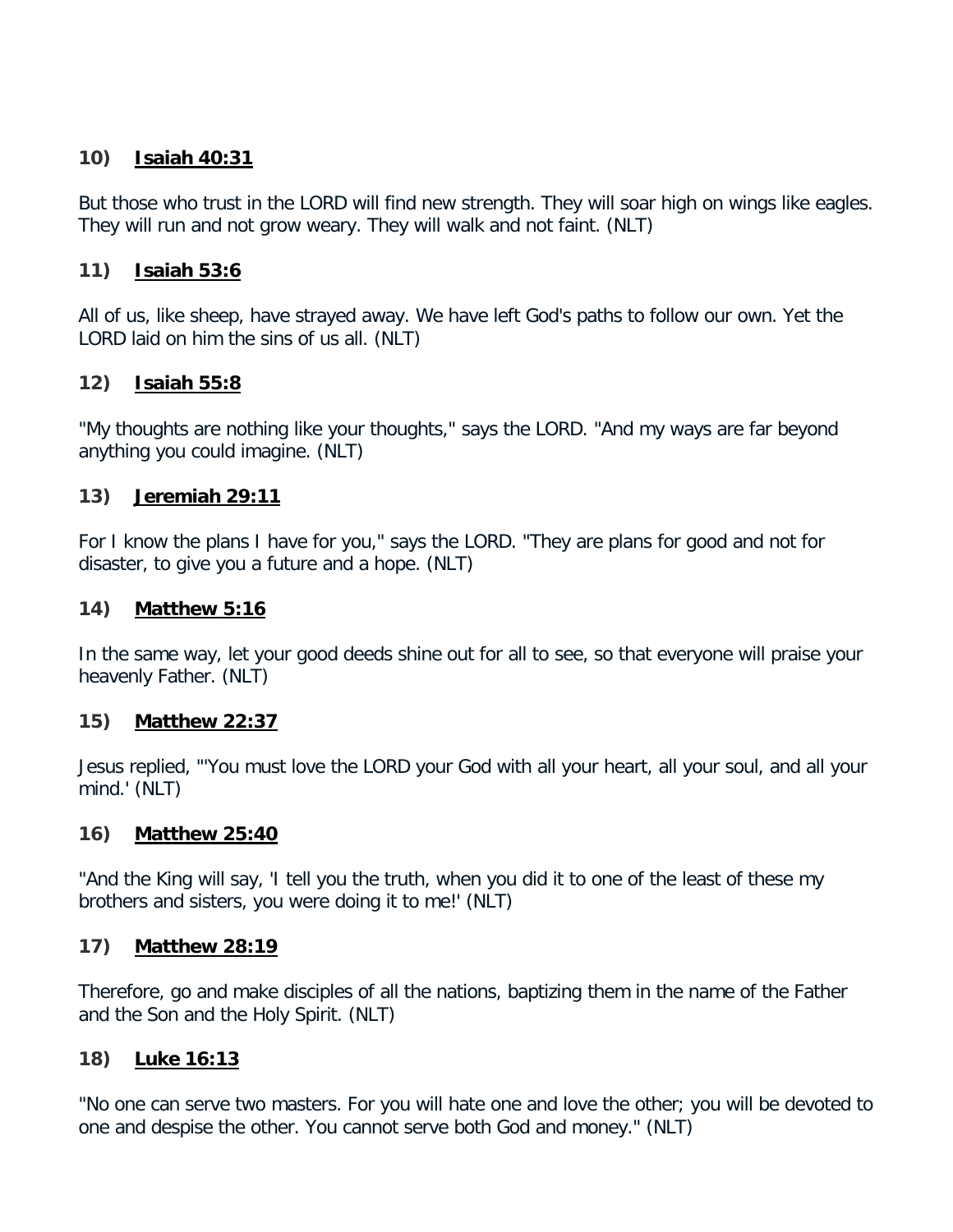## **19) John 1:1**

In the beginning the Word already existed. The Word was with God, and the Word was God. (NLT)

# **20) John 3:16**

"For God loved the world so much that he gave his one and only Son, so that everyone who believes in him will not perish but have eternal life. (NLT)

# **21) John 3:17**

God sent his Son into the world not to judge the world, but to save the world through him. (NLT)

# **22) John 5:24**

"I tell you the truth, those who listen to my message and believe in God who sent me have eternal life. They will never be condemned for their sins, but they have already passed from death into life. (NLT)

# **23) John 10:10**

The thief's purpose is to steal and kill and destroy. My purpose is to give them a rich and satisfying life. (NLT)

## **24) John 11:25**

Jesus told her, "I am the resurrection and the life. Anyone who believes in me will live, even after dying. (NLT)

## **25) John 13:35**

Your love for one another will prove to the world that you are my disciples." (NLT)

## **26) John 14:6**

Jesus told him, "I am the way, the truth, and the life. No one can come to the Father except through me. (NLT)

# **27) John 14:27**

"I am leaving you with a gift--peace of mind and heart. And the peace I give is a gift the world cannot give. So don't be troubled or afraid. (NLT)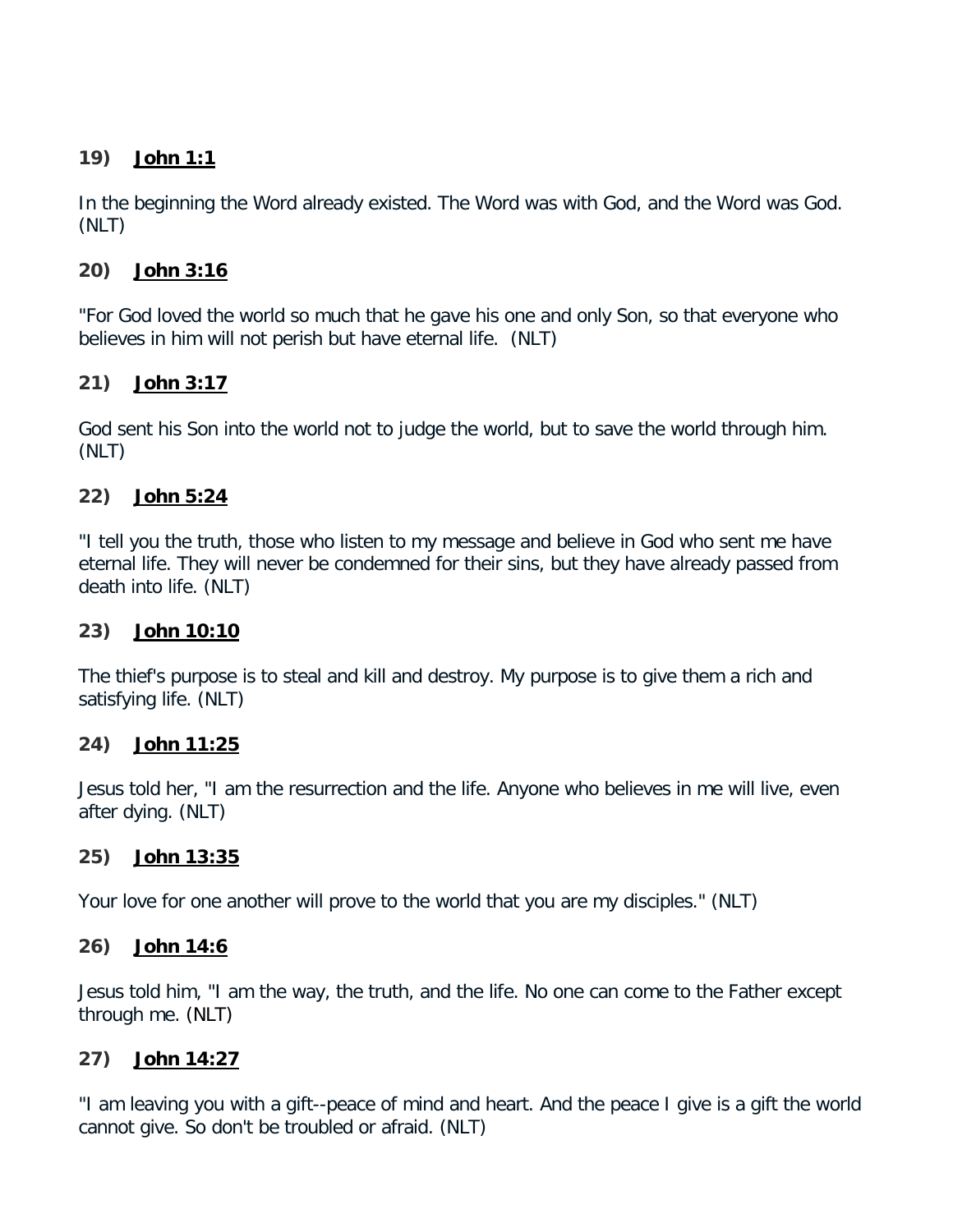# **28) Acts 1:8**

But you will receive power when the Holy Spirit comes upon you. And you will be my witnesses, telling people about me everywhere--in Jerusalem, throughout Judea, in Samaria, and to the ends of the earth." (NLT)

# **29) Acts 4:12**

There is salvation in no one else! God has given no other name under heaven by which we must be saved." (NLT)

#### **30) Romans 3:23**

For everyone has sinned; we all fall short of God's glorious standard. (NLT)

## **31) Romans 6:23**

For the wages of sin is death, but the free gift of God is eternal life through Christ Jesus our Lord. (NLT)

#### **32) Romans 8:28**

And we know that God causes everything to work together for the good of those who love God and are called according to his purpose for them. (NLT)

## **33) Romans 10:17**

So faith comes from hearing, that is, hearing the Good News about Christ. (NLT)

## **34) 2 Corinthians 5:17**

This means that anyone who belongs to Christ has become a new person. The old life is gone; a new life has begun! (NLT)

#### **35) Ephesians 2:8**

God saved you by his grace when you believed. And you can't take credit for this; it is a gift from God. (NLT)

## **36) Philippians 1:6**

And I am certain that God, who began the good work within you, will continue his work until it is finally finished on the day when Christ Jesus returns. (NLT)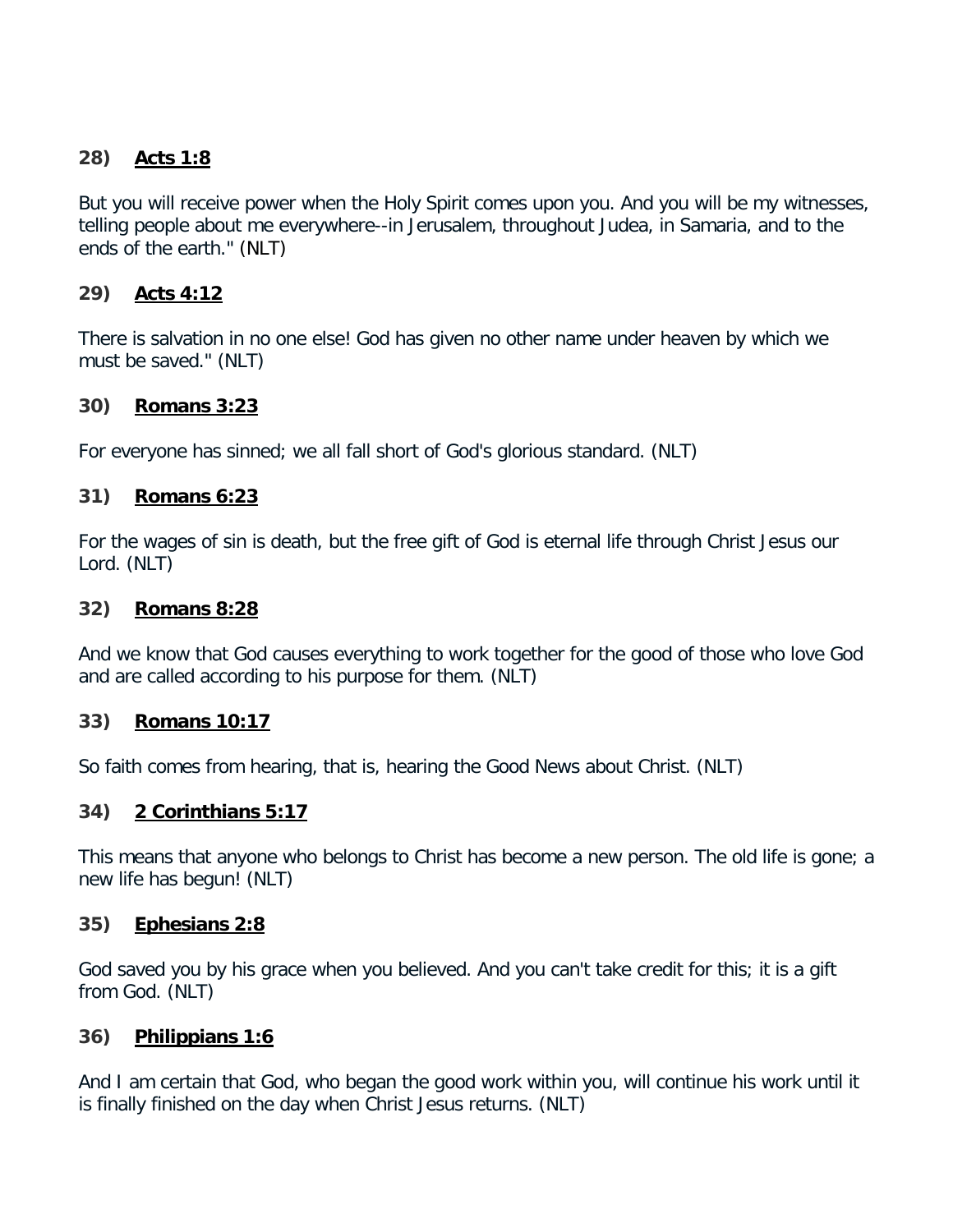# **37) Philippians 4:6**

Don't worry about anything; instead, pray about everything. Tell God what you need, and thank him for all he has done. (NLT)

# **38) Philippians 4:13**

For I can do everything through Christ, who gives me strength. (NLT)

## **39) 1 Thessalonians 5:18**

Be thankful in all circumstances, for this is God's will for you who belong to Christ Jesus. (NLT)

#### **40) 2 Timothy 1:7**

For God has not given us a spirit of fear and timidity, but of power, love, and self-discipline. (NLT)

## **41) 2 Timothy 3:16**

All Scripture is inspired by God and is useful to teach us what is true and to make us realize what is wrong in our lives. It corrects us when we are wrong and teaches us to do what is right. (NLT)

## **42) Hebrews 13:8**

Jesus Christ is the same yesterday, today, and forever. (NLT)

## **43) Hebrews 4:12**

For the word of God is alive and powerful. It is sharper than the sharpest two-edged sword, cutting between soul and spirit, between joint and marrow. It exposes our innermost thoughts and desires. (NLT)

#### **44) Hebrews 4:16**

So let us come boldly to the throne of our gracious God. There we will receive his mercy, and we will find grace to help us when we need it most. (NLT)

#### **45) Hebrews 11:1**

Faith is the confidence that what we hope for will actually happen; it gives us assurance about things we cannot see. (NLT)